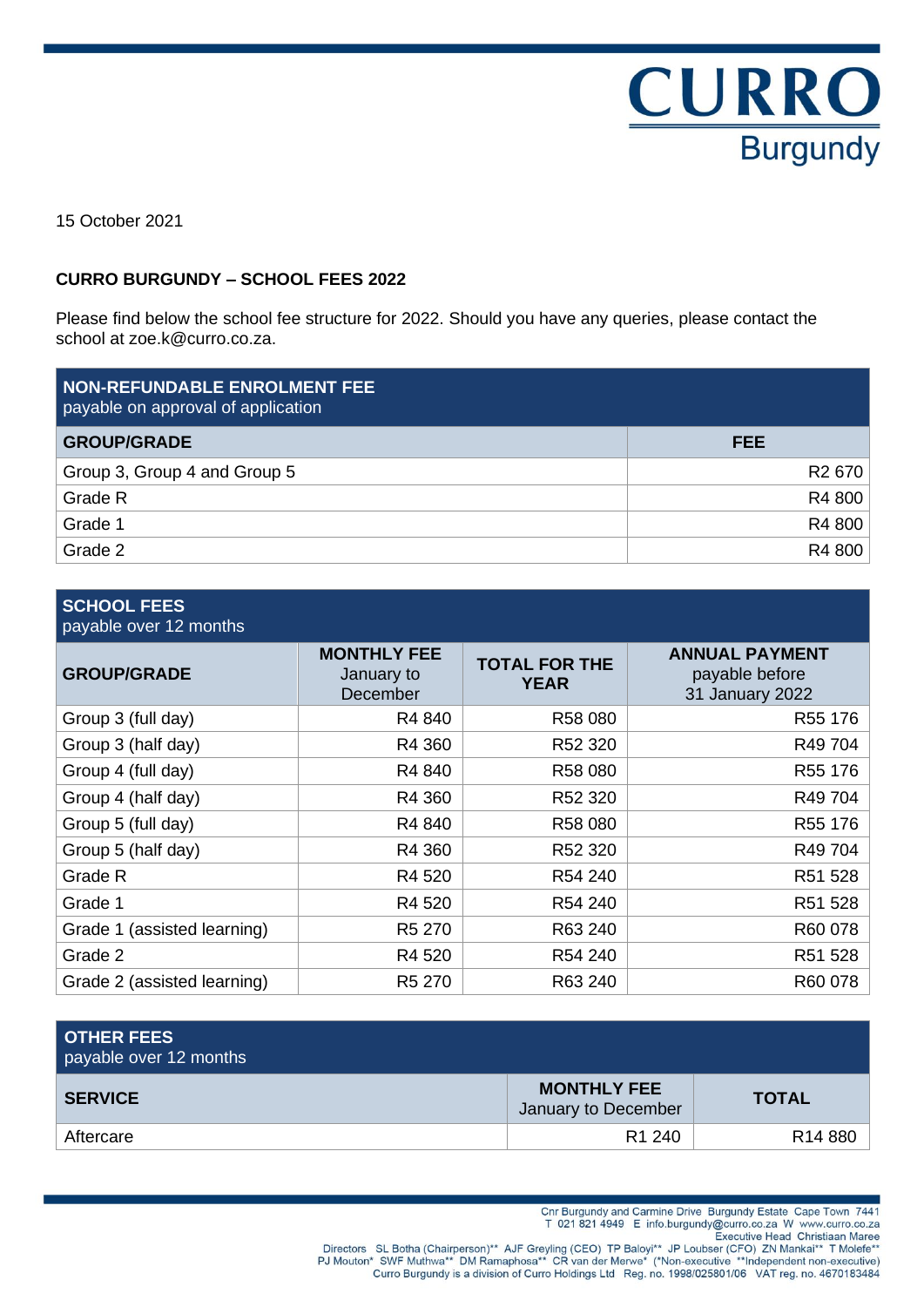# CURRO

## **PAYMENT METHODS 2022**

Method 1 Annual payment in advance, due by 31 January 2022.

Method 2  $\Box$  Debit-order payments, which can be scheduled monthly in advance x 12 months on or about the 2nd, 16th or 26th of each month.

**YOUR FAMILY CODE IS REQUIRED AS THE REFERENCE FOR ALL PAYMENTS.**

Please note that **cash is not accepted as a form of payment for fees** at the school.

## **DEBIT-ORDER COMPLETION**

If you are not yet paying by debit order, we request that you do so as soon as possible since this substantially reduces the administrative burden to identify deposits into our bank account and allocate to the correct learner accounts. We rely on predictable monthly cash flows to manage our affairs.

Please complete a debit-order form and deliver it by hand to the school's bursar before 3 December 2021. The form is available from the school and on the Curro website at www.curro.co.za.

| <b>BANK DETAILS</b>   |                              |
|-----------------------|------------------------------|
| Name of account       | <b>Curro Castle Burgundy</b> |
| <b>Bank</b>           | <b>Standard Bank</b>         |
| <b>Account number</b> | 272270016                    |
| <b>Branch code</b>    | 050410                       |
| <b>Reference</b>      | Family code                  |

#### **GENERAL**

**1. School fees:**

**Nursery school (Group 3 to Group 5)** fees for 2022 include the following:

- Breakfast, lunch and both morning and afternoon snack
- Educational shows and experiences

**Grade R fees** for 2022 include the following:

- Educational shows and experiences
- **Lunch**
- Grade R audio screening
- Grade R vision screening

**Primary school** (Grade 1 and 2) fees for 2022 include the following:

- Educational shows and experiences
- **Lunch**
- Grade 1 audio screening and Grade 2 vision screening